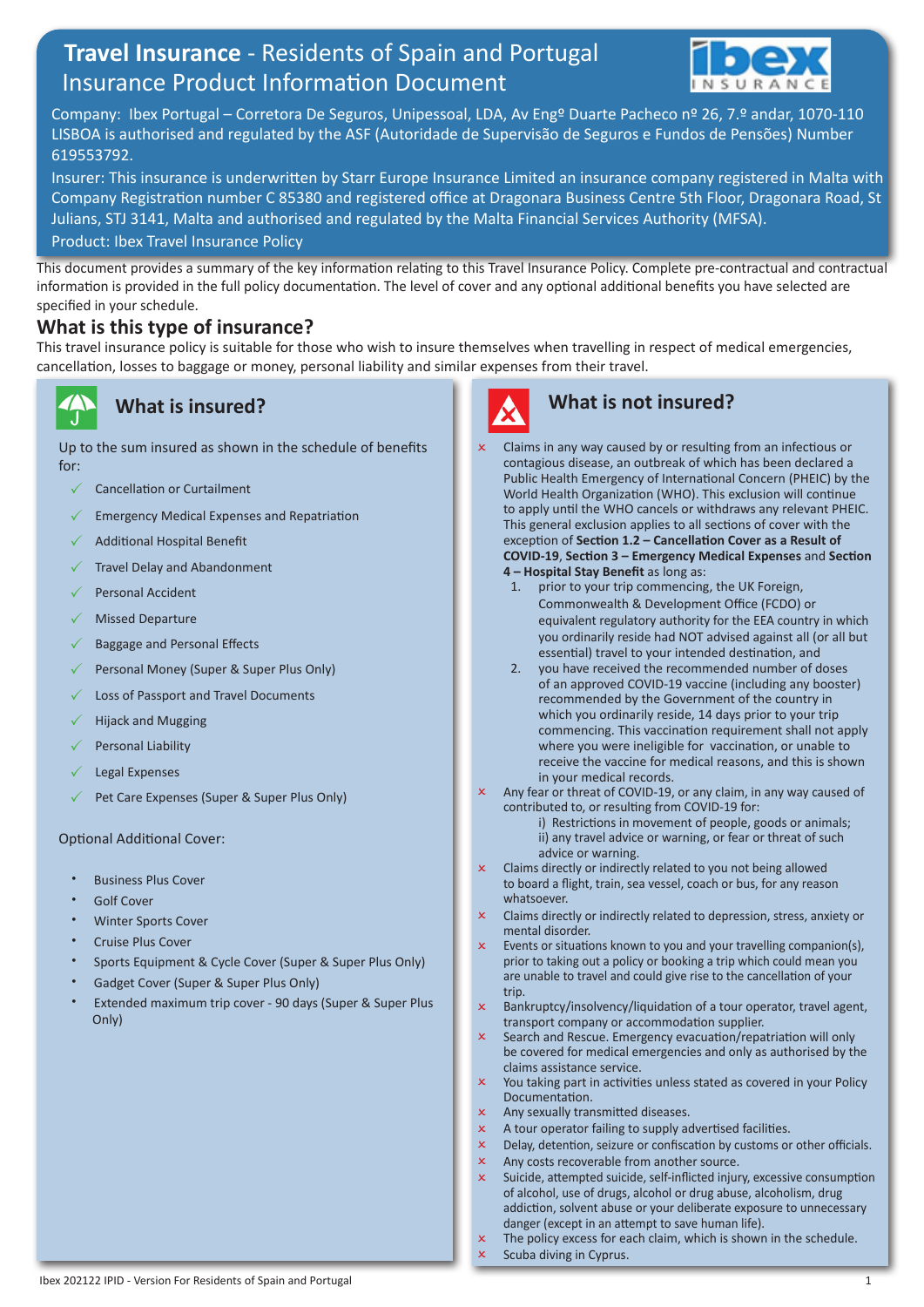

#### **Are there any restrictions on cover?**

! This policy is only available if you are a permanent resident in either Spain or Portugal.

Exclusions apply – please refer to the policy wording for the full list of exclusions.

You and your travelling companions must meet the age limits for cover:

- Aged 79 or under (or max age under age 66 for durations of up to 90 days) for Annual Multi Trip (AMT) policies; or
- Aged 79 or under for Single Trip (ST) policies;
- Aged 70 in respect of Winter sports cover (optional)
- The age limits apply at the start date of your policy.
- ! If you have any pre-existing medical conditions, you must declare these fully to us during the application process as part of the medical screening process.
- ! You must not be travelling specifically to receive medical treatment during your trip, or in the knowledge that you will need medical treatment.
- ! There will be no cover if the UK Foreign, Commonwealth and Development Office (or equivalent EEA Authority for the country in which You ordinarily reside) are advising against travel to your destination.
- ! Property claims are paid based on the value of the goods at the time you lose them and not on a "new for old" or replacement cost basis. Deductions will be made in respect of wear, tear and depreciation.



#### **Where am I covered?**

This insurance policy provides you with cover for travel to the region in the world specified in your schedule. This is subject to there being no restrictive travel advise from the UK Foreign, Commonwealth and Development Office (or equivalent EEA Authority for the country in which You ordinarily reside). This can be checked by visiting https://www.gov.uk/foreign-traveladvice. Or the World Health Organisation www.who.int has advised the public not to travel.



# **What are my obligations?**

- You must provide full and accurate information to all questions asked. Your answers must be true to the best of your knowledge as your answers form part of this insurance contract and on which your premium is based.
- You must notify us immediately should you become aware of any change regarding your health between taking out this policy and the start of your trip i.e. you develop a new medical condition; this includes any condition under investigation or review where a diagnosis has not been received, or if an existing condition deteriorates.
- You have an obligation to notify us as soon as possible at any time during the period of insurance of any changes in your circumstances (medical or otherwise) prior to travel and each time you make arrangements to travel which may pose an increased risk to us, so that we may reassess your coverage relating to any trips you have booked or any trips you may book in the future.
- You must follow the claims procedure which can be found in your policy documentation and in your schedule.
- If you are travelling to a country in the European Union, you should arrange to have an EHIC (European Health Insurance Card issued and carry this with you when you travel. (If used in the event of a claim, an excess waiver would apply).
- You must have recieved the recommended number of doses of an approved COVID-19 vaccine (including any booster) recommended by the Government of the country in which you ordinarily reside, 14 days prior to your trip commencing for cover for claims in any way caused by or resulting from an infectious or contagious disease, an outbreak of which has been declared a Public Health Emergency of International Concern (PHEIC) by the World Health Organization (WHO) under **Section 1.2 - Cancellation Cover as a Result of COVID-19**, **Section 3 - Emergency Medical Expenses** and **Section 4 - Hospital Stay Benefit**.



### **When and how do I pay?**

You must arrange for the premium to be paid prior to travelling in order for the policy schedule to be issued and cover to be operative. Payment can be made by bank transfer or debit/credit card.